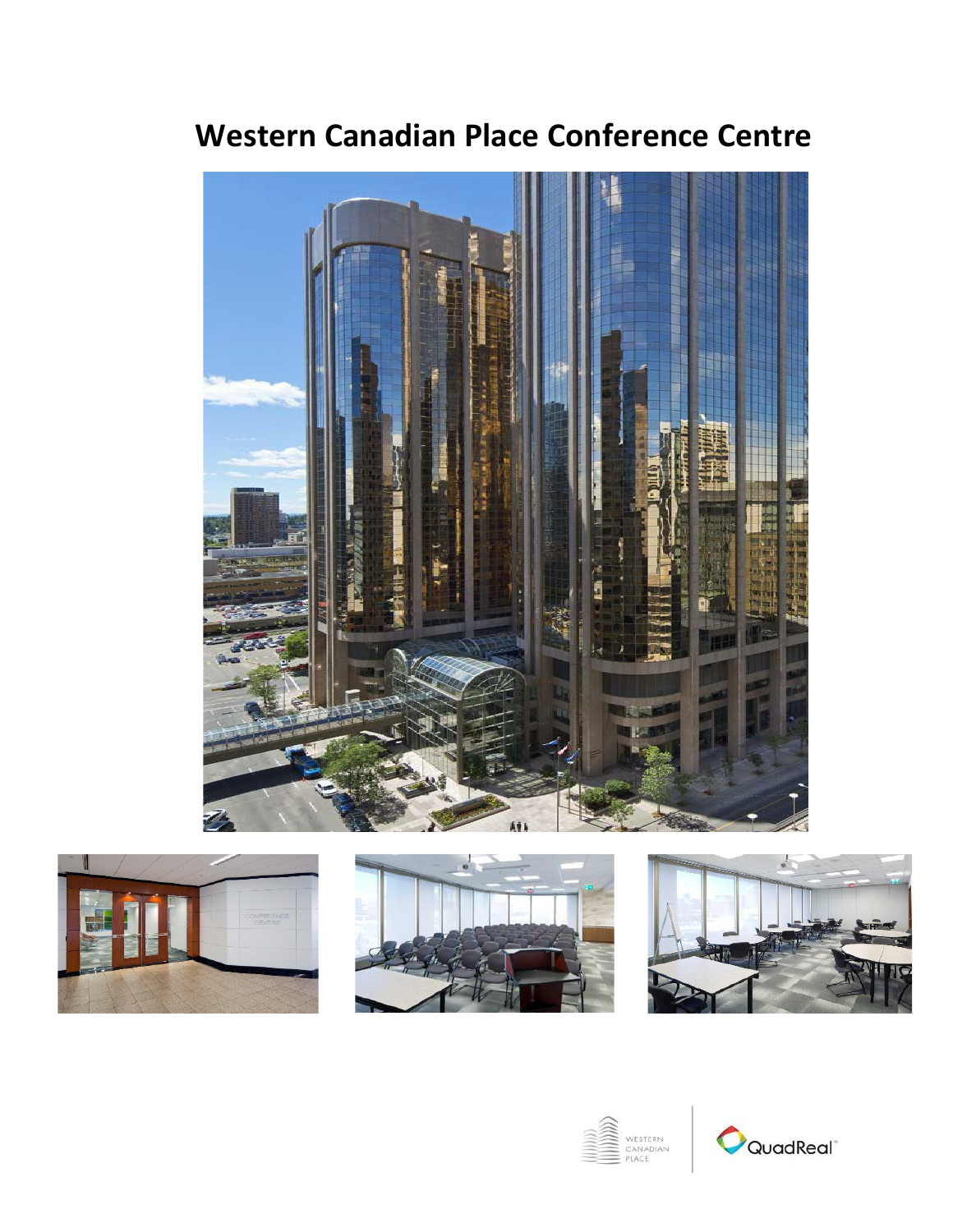# **Western Canadian Place Conference Centre QuadReal Property Group**

### **For bookings:**

Please visit the **Western Canadian Place website** at [www.westerncanadianplace.com](http://www.westerncanadianplace.com/) and click the Amenities tab on our main page and click the button below to **"Book a Room now"** and it will ask you to login through your **QuadReal+ App** - [www.quadrealplus.com](http://www.quadrealplus.com/) to check the availability of the Conference Centre board rooms and its layout in the system.

### **For enquiries, please contact:**

Sheila Neri, Customer Relations Supervisor Phone Number: 403-202-7579 Email Address: [sheila.neri@quadreal.com](mailto:sheila.neri@quadreal.com)

Cancellations, due to the volume of bookings and waiting lists, we ask that you notify us as soon as possible so another Tenant may book the room. To cancel, send an email t[owcpconfbooking@quadreal.com.](mailto:wcpconfbooking@quadreal.com)

The Western Canadian Place Conference Centre offers quality atmosphere and desirable meeting rooms which is located on the +30 level of Atrium. It has a large gathering space in a very modernize setting that creates a successful conference events and meetings for Tenants and Sub-Tenants. There are four separate rooms of which three of these can be combined into one large meeting room. The Conference rooms can be split using folding wall panels into either two or three adjacent rooms which can be opened into one and can hold up to maximum of 135 people. Each room has its own unique room style setting as identified in the diagram. It has wall power connection boxes that is mounted to the wall each containing power, data, video, and audio connections that are routable to the computer equipment that will be used for presentations.

#### **Terms and Conditions:**

## *Conference Centre Hours of Operation - Monday to Friday 7:00am-5:00pm only*

Use of the facilities is limited to the hours of operations specified and no extensions after *5:00pm* will be authorized due to setup requirements for the following day bookings. *(NO Weekends/After Hours)*

- Use of the Conference Rooms are restricted to business meeting functions by Tenants and Sub-Tenants of Western Canadian Place. The Conference Rooms will not be usedfor:
	- Tenant clients
	- Social or Home-based business/sale functions
	- Fitness/Yoga classes
	- Independent Sales/Marketing Groups
	- Employees individual functions (Not company related)
- Requests for reservations will be made via email to[:www.quadrealplus.com](http://www.quadrealplus.com/)

Page **2** of **3**